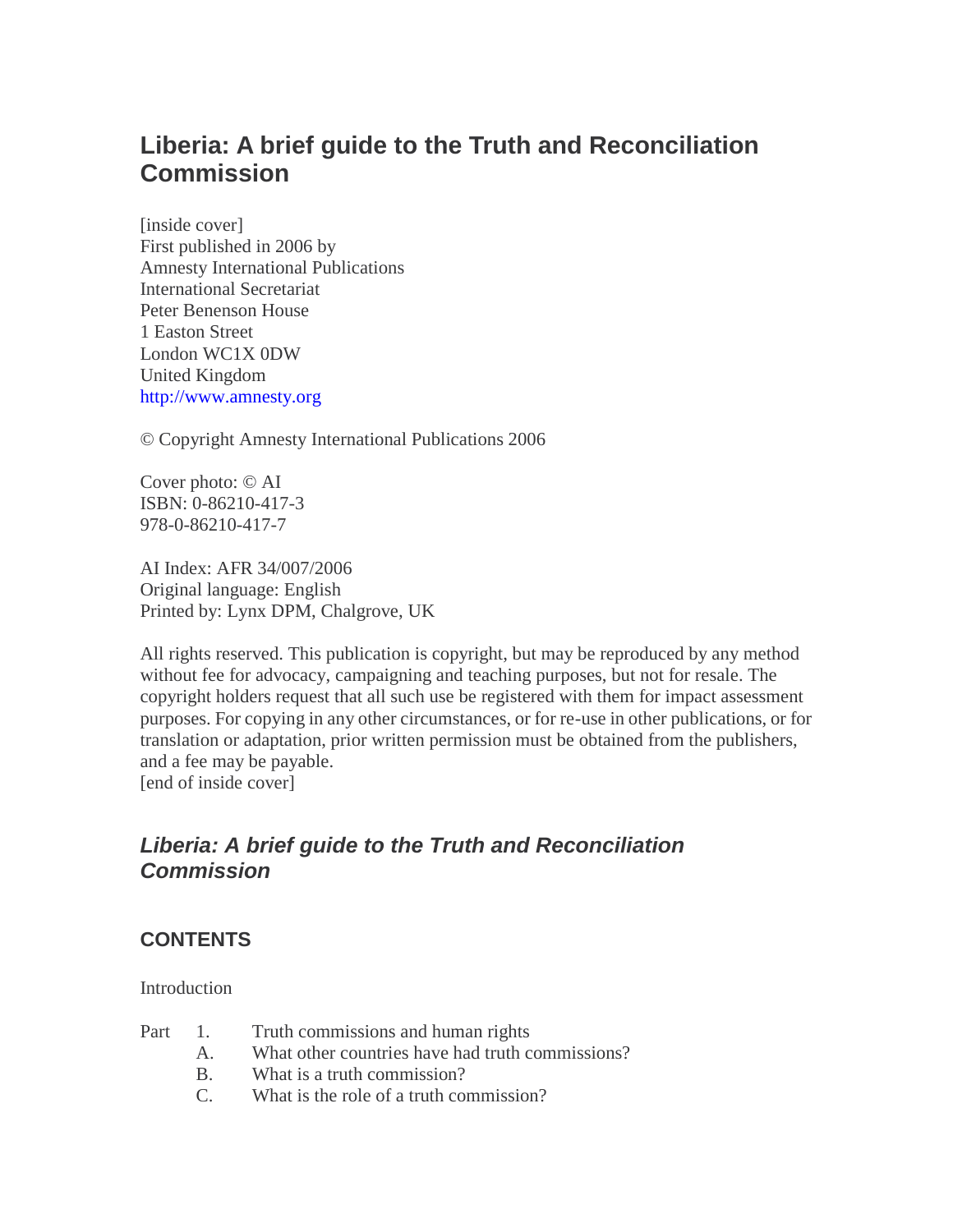- D. What is the relationship between truth commissions and the courts?
- Part 2. The Truth and Reconciliation Commission of Liberia
	- A. What is the Truth and Reconciliation Commission of Liberia?
	- B. What has the TRC been established for?
	- C. How will the TRC work?

#### Part 3. Amnesty International's recommendations

- A. Outreach, access and publicity
- B. A victim-centred approach
- C. A fair procedure
- D. Facilitating future prosecutions
- E. Reconciliation
- F. Report and recommendations
- G. Reparations

[even pages header] Liberia [end of header]

#### [quote]

"The TRC is important because 15 years of war destroyed the country, 10 per cent of the population died, the economy collapsed, it turned Liberia into a failed and criminalized state. So, there is a need for a mechanism to develop a collective memory of the war in order to understand what happened, how it happened and who it happened to. The TRC process can play this role. It will investigate human rights abuses during the war and help the government put in place a policy process that can banish wars forever." Ezekeil Pajibo, of the Center for Democratic Empowerment (CEDE) [end of quote]

# *Introduction*

This guide describes the mandate and functions of the Truth and Reconciliation Commission (TRC) of Liberia and outlines Amnesty International's main recommendations to the Liberian government and to the TRC itself. The main aim of the guide is to promote awareness of the TRC process and of Amnesty International's recommendations among Liberian non-governmental organizations (NGOs), media and the general public.

Amnesty International believes that the TRC can play an important role in addressing the human rights violations and abuses committed in Liberia since 1979. It can do this by providing a full account of these abuses; contributing to their investigation and eventual prosecution; preventing their repetition; and ensuring that victims and their families are granted full reparation.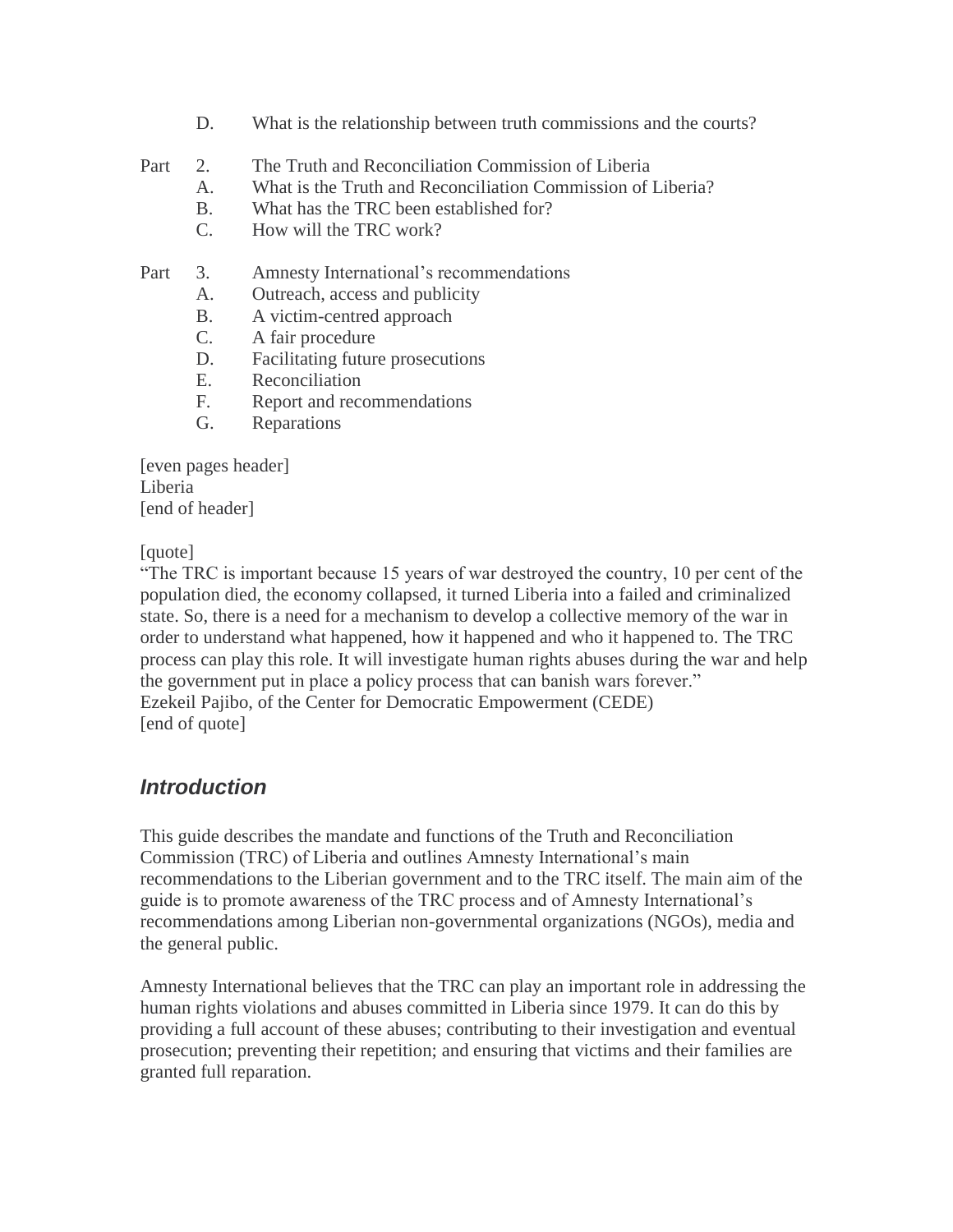An important part of the process is that NGOs, the media and members of the public monitor the activities of the TRC and debate its results. Amnesty International hopes that the information contained in this guide will be useful to those who decide to engage with the TRC process.

This guide is based on Liberia: Truth, Justice and Reparation – Memorandum on the Truth and Reconciliation Commission Act (AI Index: AFR 34/005/2006) published by Amnesty International in June 2006, which contains a more detailed analysis. Amnesty International has also published Liberia: Submission to the Truth and Reconciliation Commission (AI Index: AFR 34/006/2006).

# *1 Truth commissions and human rights*

### **A. What other countries have had truth commissions?**

Liberian TRC is one of at least 34 truth commissions which have been established in 28 different countries of the world since the mid-1970s. Some of these commissions are officially named "Truth and Reconciliation Commission", like the one in Liberia, while others have different official names. Truth commissions is the term commonly used to refer to all of them.

In Africa, eight countries other than Liberia have established truth commissions. South Africa has had three truth commissions, including the Truth and Reconciliation Commission established in 1995. Other African countries which have established such commissions are: Uganda (1974), Chad (1991), Nigeria (1999), Ghana (2002), Sierra Leone (2002), Democratic Republic of Congo (2003), and Morocco (2004). At the time of writing, negotiations are ongoing to establish a truth commission in Burundi.

[quote]

"There are times when we are told that justice must be set aside in the interests of peace. It is true that justice can only be dispensed when the peaceful order of society is secure. But we have come to understand that the reverse is also true: without justice, there can be no lasting peace"

Kofi Annan, UN Secretary-General, 11 March 2003 [end of quote]

# **B. What is a truth commission?**

Truth commissions are fact-finding bodies that investigate patterns of human rights violations and abuses committed over the past and set out the results of their investigations in a final report containing findings of fact and recommendations.

Truth commissions established in different countries have different characteristics, but all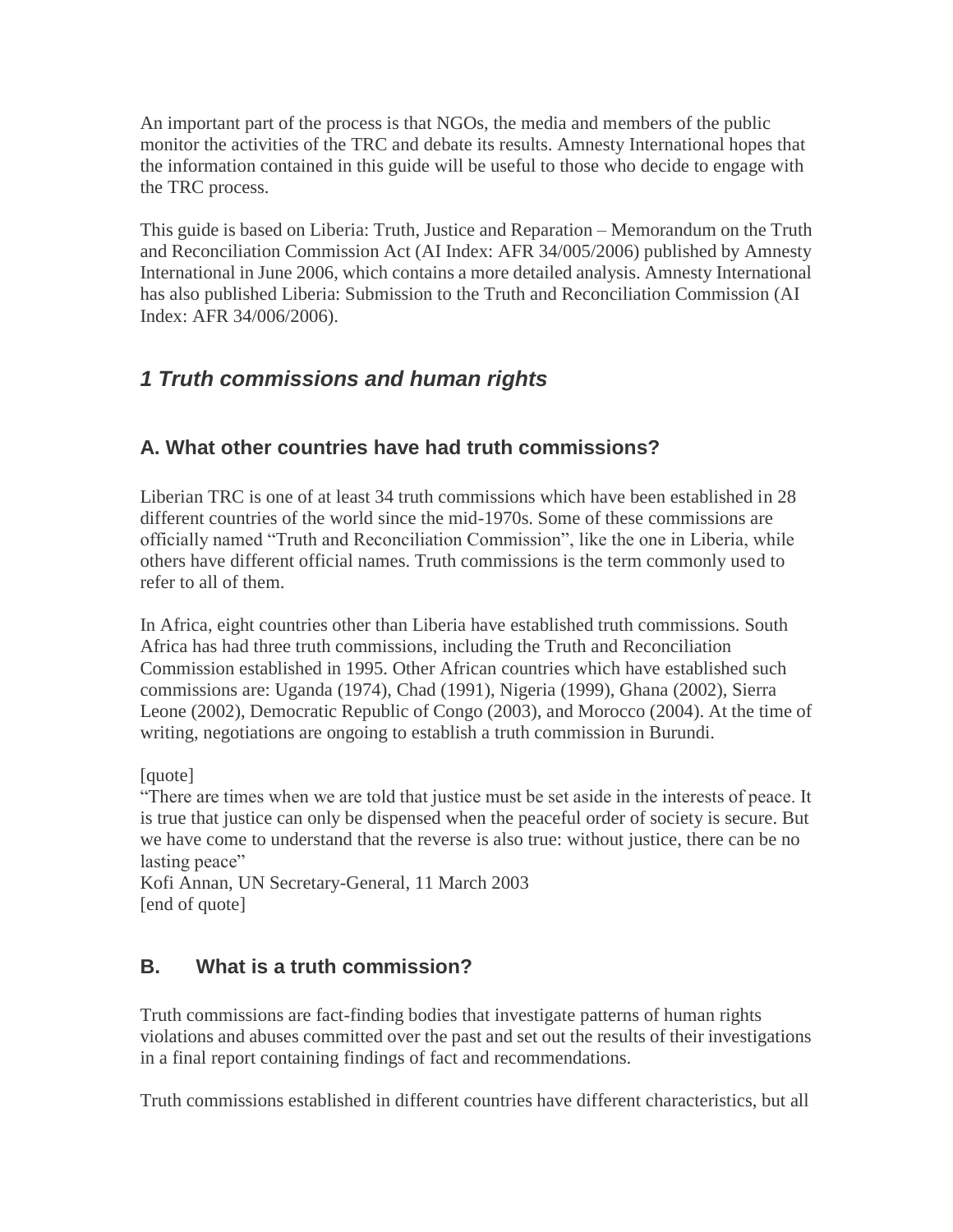of them share certain key common features. Truth commissions are:

- $\triangleright$  Official bodies: They are established by national authorities.
- $\triangleright$  Temporary bodies: They have a limited period of operation, at the end of which they close their activities.
- $\triangleright$  Non-judicial bodies: They are not courts or tribunals and they cannot put individuals on trial, decide on guilt or innocence, or impose sentences.

#### [quote]

"The Liberian government needs to make sure that the work of the TRC remains unhindered and is fully supported. The TRC needs to pay attention to the fact that peace and reconciliation can not really be considered without looking at the issue of justice. Members of the TRC should be courageous enough to make recommendations for prosecution for suspected war criminals and those who have committed crimes against humanity without compromise."

Aloysious Toe, of the Foundation for Human Rights and Democracy (FOHRD) [end of quote]

[odd pages header] A brief guide to the Truth and Reconciliation Commission [end of header]

[quote]

"The TRC need to come up with good recommendations, especially recommendations that will lead to reconciliation through judicial and community process." Koffi Woods, Minister of Labour [end of quote]

# **C. What is the role of a truth commission?**

Where there have been gross violations of human rights, states must ensure that the truth is told, that justice is done and that reparation is provided to all the victims. In this sense, truth, justice and reparation are three aspects of the fight against impunity.

Truth commissions can help in the fight against impunity, and can help to achieve truth, justice and reparation. In particular:

- $\triangleright$  Truth: Truth commissions should clarify the facts about past human rights violations and abuses.
- $\triangleright$  Justice: Truth commissions should collect and preserve evidence and feed it into criminal investigations and judicial proceedings against alleged perpetrators.
- $\triangleright$  Reparation: Truth commissions should formulate effective recommendations to the authorities for providing full reparation to all the victims of past violations and abuses and their families.

Although truth commissions can play an important role in the fight against impunity, they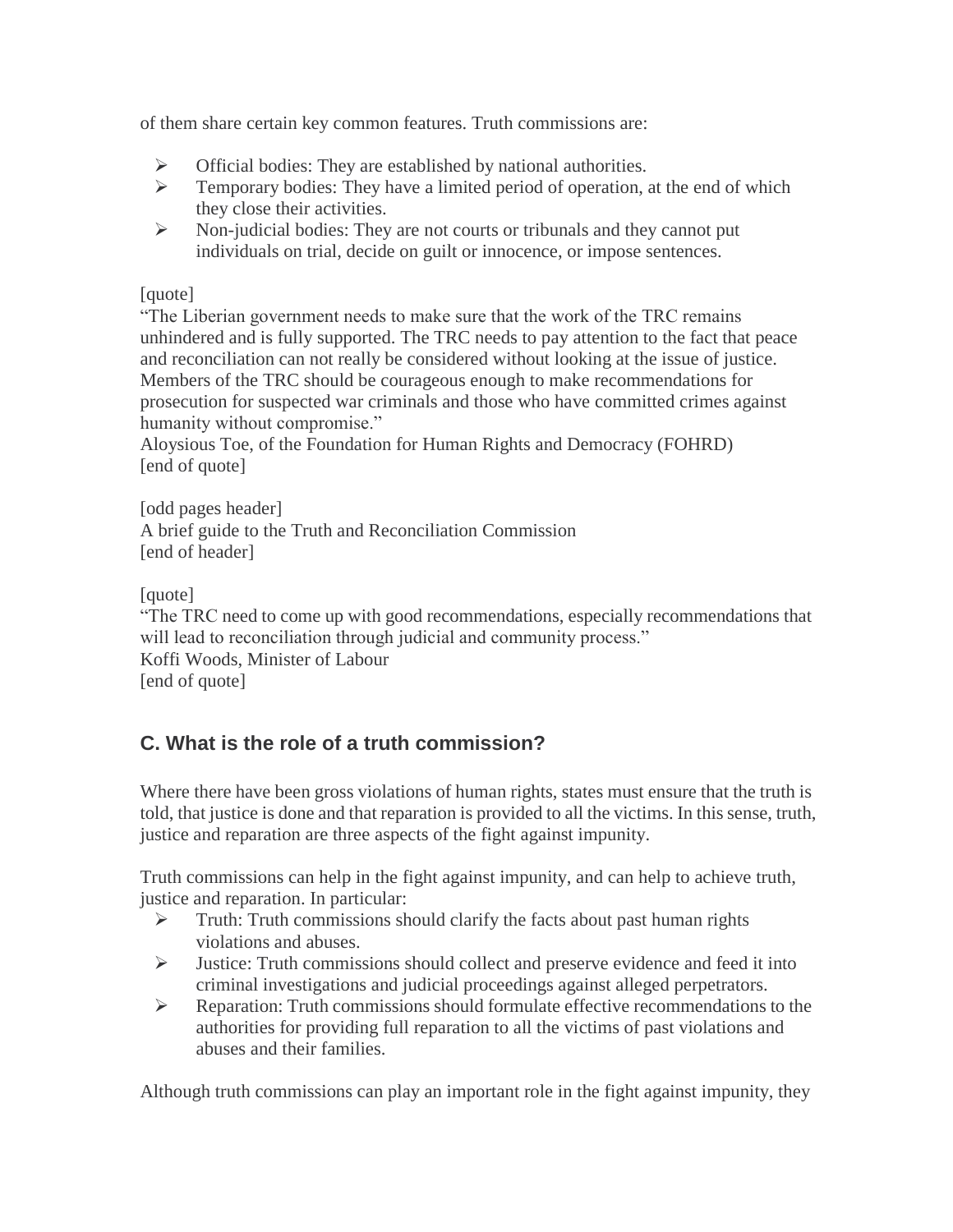cannot do this alone. Their work can only complement, not substitute for, that of the courts, the legislature or the government. Truth, justice and reparation must be the aim of a long-term action plan, developed and led at the national level, which involves all powers of the state (legislative, executive and judiciary) and all sectors of society.

#### **D. What is the relationship between truth commissions and the courts?**

Truth commissions are not judicial bodies and cannot determine guilt or innocence. Where a truth commission receives allegations that certain individuals have committed gross human rights abuses, those people must be presumed innocent until proved guilty according to law in a fair trial before a competent criminal court.

The work of a truth commission should assist current or future criminal proceedings. If a truth commission obtains information indicating that identified individuals may have been responsible for human rights abuses, that information should be passed to the relevant authorities for investigation, with a view to bringing those individuals to justice.

However, truth commissions do not substitute for civil, administrative or criminal courts. In particular:

- $\triangleright$  Any recommendation made for monetary compensation or other forms of reparation should never prevent victims also seeking compensation through the courts.
- $\triangleright$  Proceedings before a truth commission do not preclude action in the courts to bring perpetrators to justice. In particular, truth commissions must not grant amnesties or similar measures of impunity for crimes such as genocide, crimes against humanity, war crimes and other gross human rights violations. Such amnesties would deny the right of victims to justice and are prohibited under international law.

# *2 The Truth and Reconciliation Commission of Liberia*

### **A. What is the Truth and Reconciliation Commission of Liberia?**

The Truth and Reconciliation Commission of Liberia is a body composed of nine members – five men and four women. The TRC is assisted by an International Technical Advisory Committee (ITAC) composed of three advisors.

The establishment of the TRC was agreed as part of the Accra Comprehensive Peace Agreement in August 2003. The National Transitional Legislative Assembly of Liberia then approved the Act to Establish the Truth and Reconciliation Commission of Liberia (TRC Act) on 10 June 2005. Article XIII of the Comprehensive Peace Agreement provides the broad rationale of the TRC, while the TRC Act contains detailed provisions on its mandate, composition, functions and powers.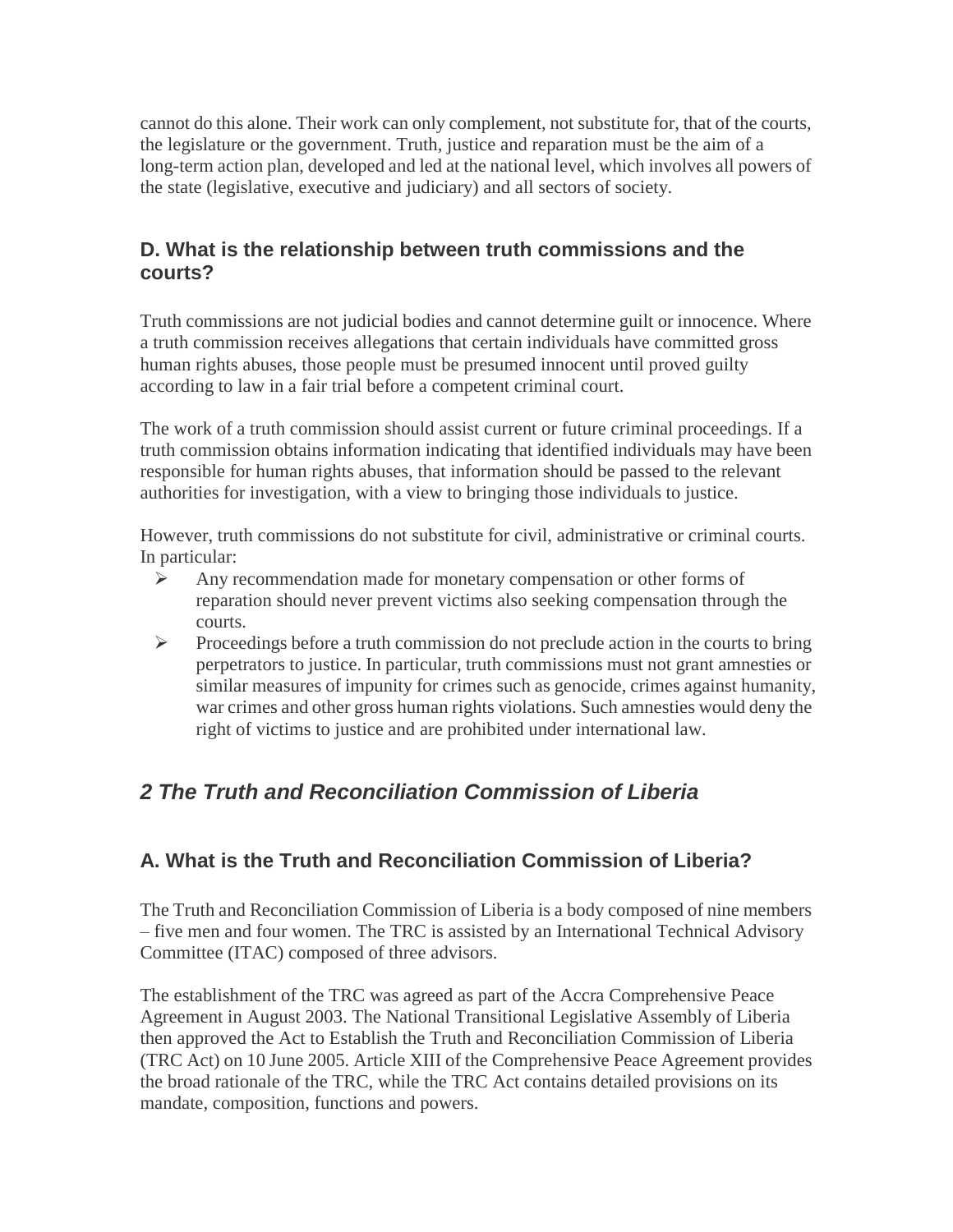The TRC was inaugurated by President Ellen Johnson-Sirleaf on 20 February 2006 and started its operational work at the end of June 2006. It will work for two years, then spend a further three months wrapping up its activities and producing a final report – which should be ready by September 2008.

#### [quote]

"Our country cannot continue to evade justice and the protection of human rights throughout our land, especially of the kind that restores our historical place among civilized nations. Our government will ensure that those culpable of the commission of crimes against humanity will face up to their crimes no matter when, where or how." President Ellen Johnson-Sirleaf, Speech for the inauguration of the Truth and Reconciliation Commission, 20 February 2006 [end of quote]

### **B. What has the TRC been established for?**

The TRC has been established to investigate gross human rights violations and abuses and violations of international humanitarian law that occurred in Liberia between January 1979 and 14 October 2003. These include massacres, rapes, unlawful killings and economic crimes. It is to determine those believed to be responsible for these violations and their motives. It is also to analyse the circumstances, context, preceding events and other relevant factors relating to the violations, whether they were the result of deliberate planning, and their impact on victims. The TRC's functions also include ensuring accountability for human rights violations, promoting community and national reconciliation and establishing a historical record.

#### [quote]

"The focus of the TRC will be on the truth more than on reconciliation. Forgiveness is a very personal individual process. The Commission cannot compel anyone to forgive. What Liberia needs to focus on is finding a way to live together as one people in one country. The TRC can help us to live together – it is a step in the right direction."

Cllr Jerome Verdier, Chairman of the TRC, interview with Amnesty International, May 2006

[end of quote]

[quote]

"The success of the Liberia TRC depends on the commitment of the international community. The international community has to support the TRC with necessary physical, financial and technical resources."

Reverend Christopher Toe, Manor River Union Peace Forum [end of quote]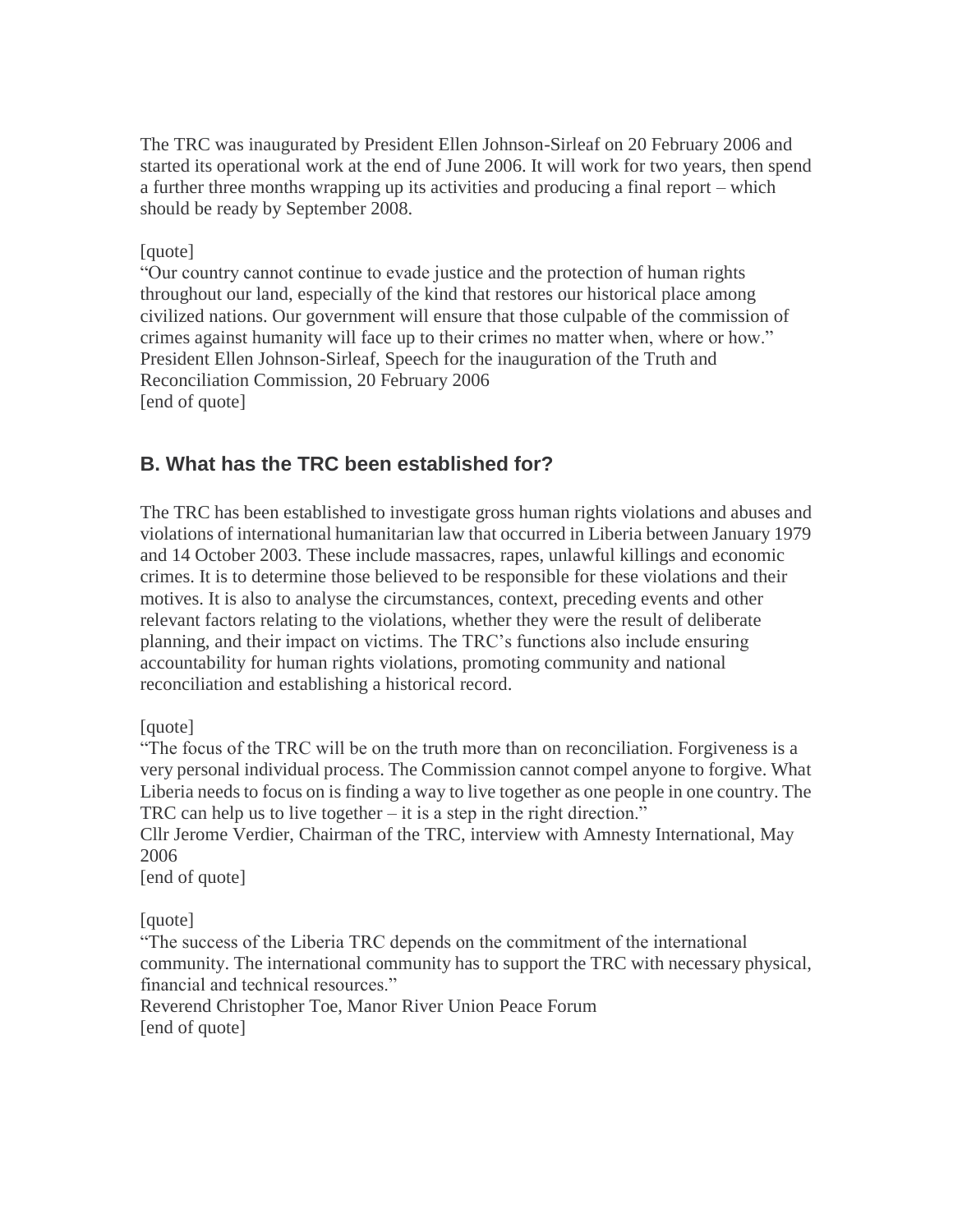### **C. How will the TRC work?**

To carry out its investigations, the TRC has the power to gather any relevant information. This includes the power to request any documents, records or other information from any source, including from state authorities, and to interview any person, including state officials. It has the power, if necessary, to compel the production of such information.

The TRC can gather information by taking written or oral statements and by conducting hearings. As a general rule, the hearings will be open to the public; however, the TRC may decide to hold confidential hearings in special circumstances, for example if the security of victims, witnesses or alleged perpetrators is considered to be at risk.

At the end of its work, the TRC is to compile and submit to the National Legislature a comprehensive report including an account of its activities and its findings. The TRC will also formulate recommendations to the President with regard to: reparation to victims; legal, institutional and other reforms; further investigations and inquiries; and any other necessary action to be taken in furtherance of its findings.

The TRC Act provides that all recommendations must be implemented. The President is required to report to the National Legislature about their implementation.

# *3 Amnesty International's recommendations*

The Liberian government should ensure that all information that the TRC considers to be relevant is provided to it, including archives, other records and testimony of government officials.

# **A. Outreach, access and publicity**

There should be a two-way relationship between the TRC and the people of Liberia: while the TRC should inform the people of Liberia about its work, it should also be accessible to them.

Throughout the period of its work, the TRC should maintain effective communication with all sectors of Liberian society, including the Liberian authorities, civil society organizations and the general public, in order to publicize its work and obtain relevant information. Amnesty International has called on the TRC to:

- $\triangleright$  Promote its mandate and planned work in all appropriate media, including radio, television, songs, drama, posters, a website.
- $\triangleright$  Publish regular and frequent interim reports outlining progress made and any problems encountered.
- $\triangleright$  Establish an outreach unit specifically mandated to deal with all issues concerning communication with journalists, civil society and the general public.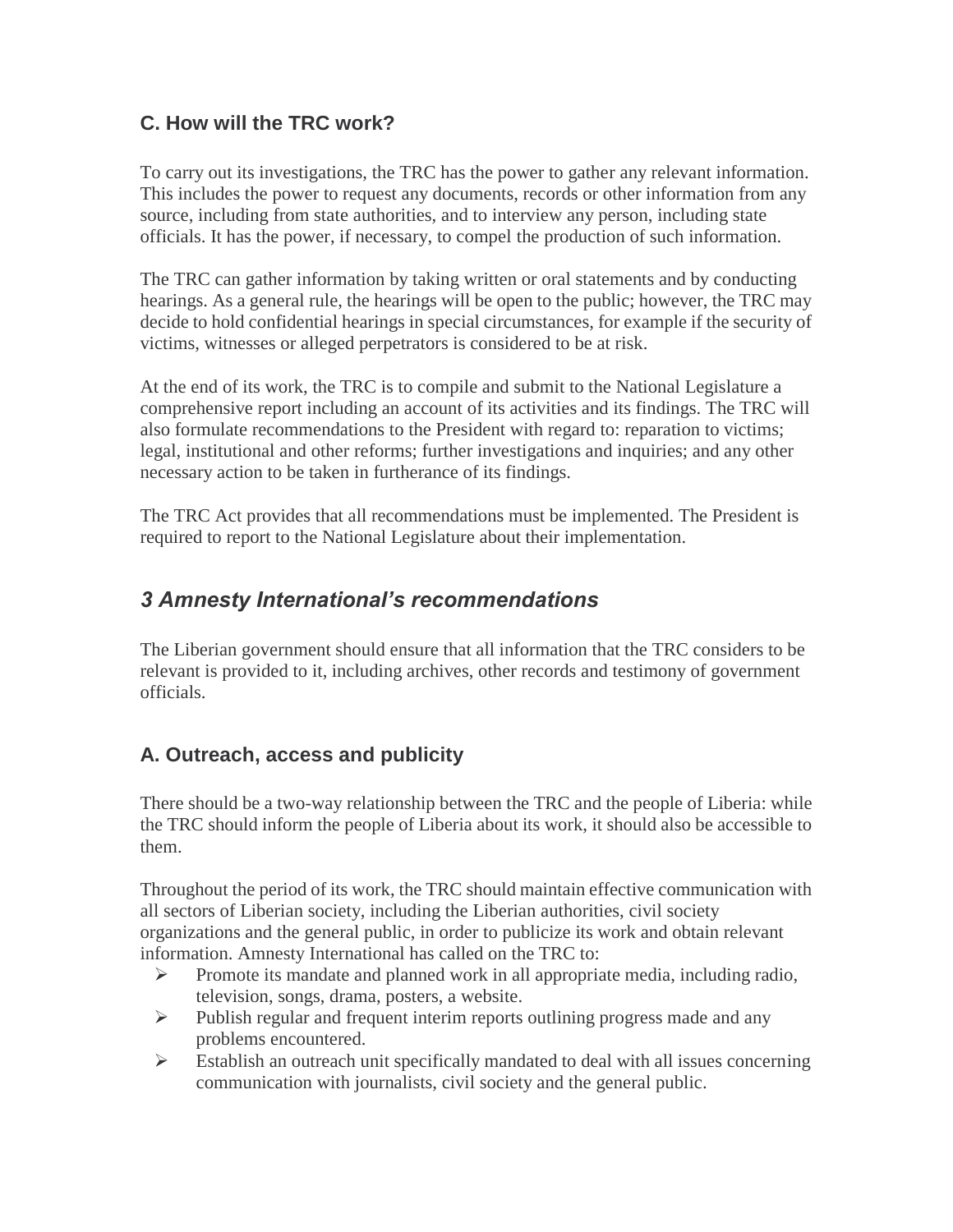The TRC should be easily accessible to all the people of Liberia throughout the country. In particular, it should carry out investigations and organize hearings in all areas of Liberia, with the necessary staff and facilities to reach all victims and their families. The participation of women and other groups, such as children, young people and the elderly should be actively encouraged.

So far as possible, all aspects of the work of the TRC should be made public. The media and the public should be given access to the proceedings and to the evidence on which the TRC bases its findings. The principle of openness of the investigation and of the information obtained should be limited only by the need to protect the rights of individual victims or witnesses.

### **B. A victim-centred approach**

The TRC is mandated to provide opportunities for the victims of human rights violations and abuses, in particular women, children and vulnerable groups, to relate their experiences. It should adopt a victim-centred approach, which will ensure that victims are treated with humanity; that they are provided with effective support; and that effective protection mechanisms are established for victims and witnesses.

**Ensuring that victims are treated with humanity**. The TRC Act expressly provides for victims to be treated with compassion, respect for their dignity, and equality. All representatives of the TRC (commissioners, staff and others) who come into contact with victims should be comprehensively trained in dealing with victims of serious crimes, including victims of sexual violence and violence against children.

**Ensuring that victims are provided with effective support.** Victims and their families and lawyers and NGOs working on their behalf should be actively encouraged to register their cases; they should be kept informed about the investigation, have access to hearings and be allowed to present evidence. The TRC should take special measures to help victims and witnesses to participate and give testimony, including providing psychological support. The TRC should take particular care to support victims who are traumatized, children, elderly and victims of sexual violence.

**Establishing effective protection mechanisms for victims and witnesses.** The TRC should develop and implement a victims and witnesses protection programme, in line with what is required under the TRC Act. Protection measures should be available to all who need them and proportionate to the seriousness of the risk. They should not be restricted to concealing the identities of victims and witnesses who request it, but may include seeking judicial orders against anyone posing a threat to the victim or witness and their family, organizing police protection and so on. In some cases, protection measures may need to be long-term and may require relocation and new identities. The TRC should regularly review the protection measures decided and their implementation.

Amnesty International recommends that a special unit for protection and support of victims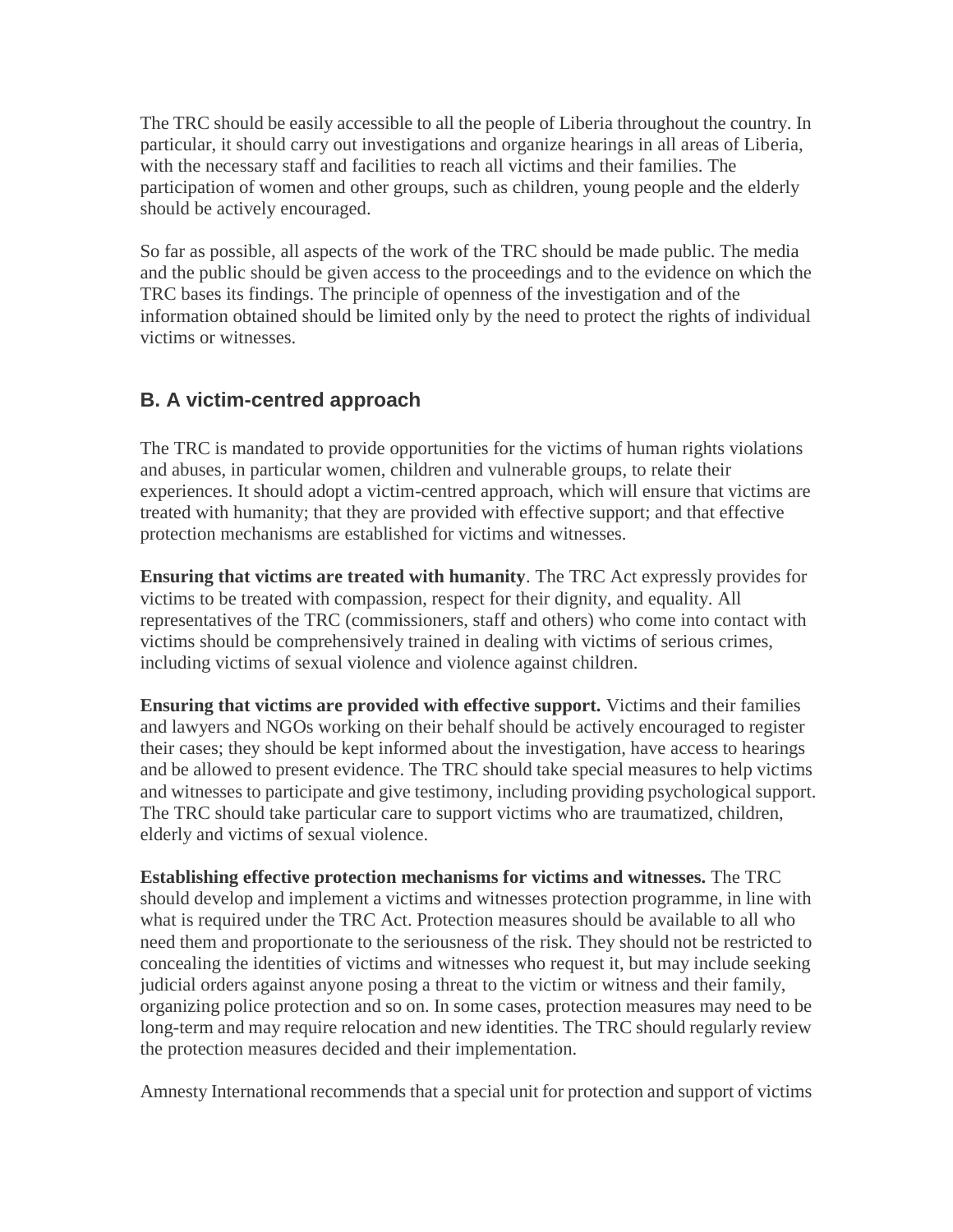and witnesses should be established within the TRC. Amnesty International also calls on the UN Mission in Liberia and all UN specialized agencies to assist the TRC within their own areas of expertise by providing technical advice and assistance on designing and implementing protection mechanisms.

# **C. A fair procedure**

Everyone who gives evidence to the TRC, whether they are victims, witnesses, alleged perpetrators or others, should be guaranteed certain rights. Some of these rights are particularly relevant to alleged perpetrators.

The rights that should be guaranteed at all stages of the TRC's procedures include:

- $\triangleright$  The right not to be discriminated against;
- $\triangleright$  The right to a fair and public hearing by a competent, independent and impartial body;
- $\triangleright$  The right to remain silent and the right not to be compelled to testify against oneself or to confess guilt;
- $\triangleright$  The right not to be subjected to any form of coercion, duress or threat, to torture or to any other cruel, inhuman or degrading treatment or punishment;
- $\triangleright$  The right to have the free assistance of an interpreter for those who cannot understand or speak the language used;
- $\triangleright$  The right to be informed promptly and in detail of any allegations made against them;
- $\triangleright$  The right to defend themselves and the right to have legal assistance;
- $\triangleright$  The right to be presumed innocent until proved guilty according to law in separate criminal proceedings;
- $\triangleright$  If adversely affected by a truth commission's decision, the right to seek review in the courts.

In the case of juveniles below 18 years of age, the procedure should take account of their age and the desirability of promoting their rehabilitation.

# **D. Facilitating future prosecutions**

The TRC should pass on information regarding gross human rights violations and abuses to the relevant authorities for investigation and prosecution. It should compile a list of those thought to be responsible and include that list as a separate confidential appendix to its report. The names should be handed over to the national prosecution authorities so that, where there is sufficient evidence, those suspected of being responsible can be prosecuted. The TRC should decide in advance, at the outset of its work, a clear policy defining the criteria for compiling the list of alleged perpetrators. Those whose names are to be included in the list should be given, as a minimum, the possibility to respond to the allegations before the list is finalized. The TRC should also take steps to ensure that the list of alleged perpetrators is known to prosecution authorities but is not available to the general public.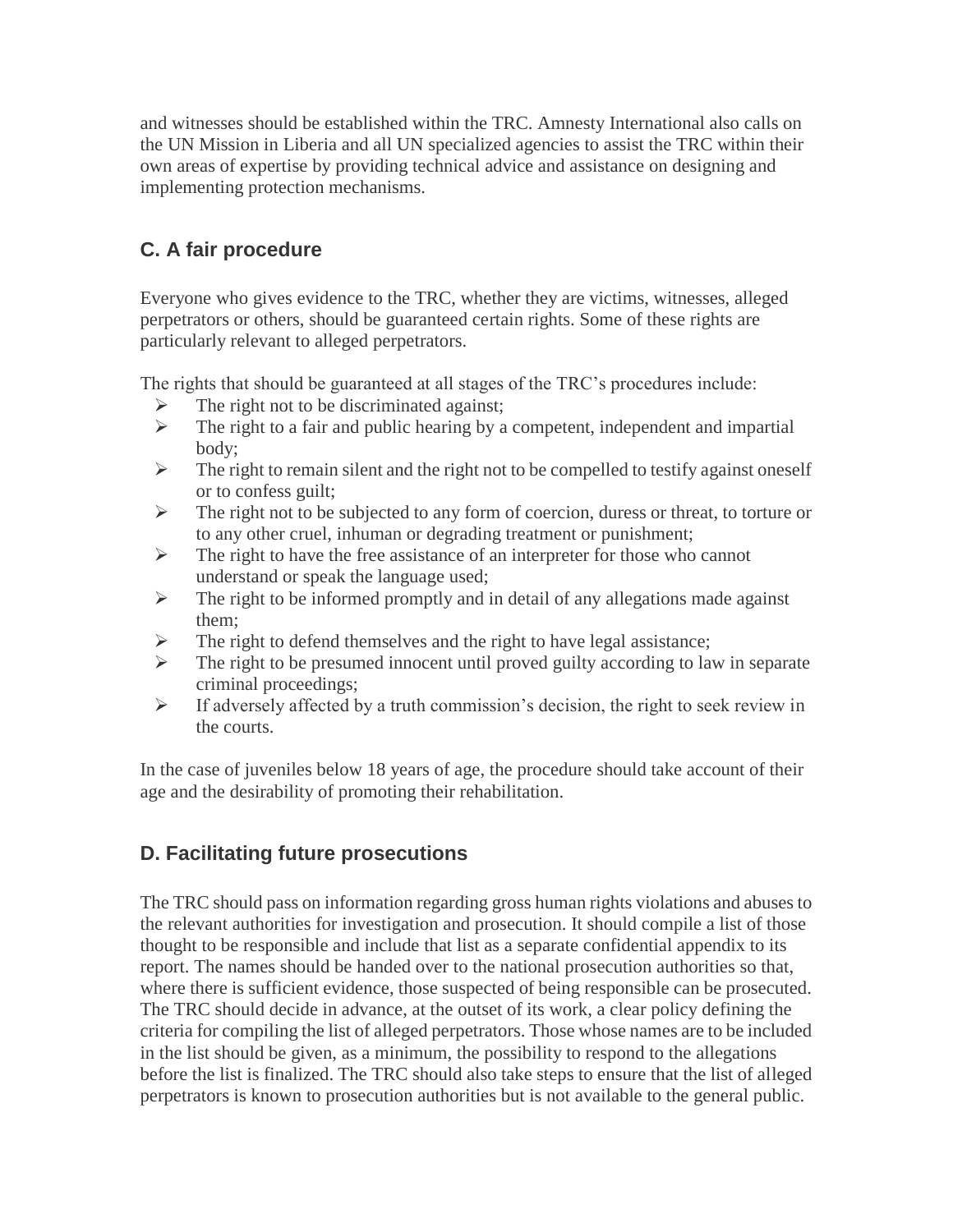### **E. Reconciliation**

One of the stated objectives of the TRC is to "facilitate genuine healing and reconciliation" between victims and perpetrators. The establishment of the facts is a precondition for, and can help to promote, individual and collective reconciliation. However, reconciliation cannot be imposed by a truth commission or by any other official body or procedure.

If the TRC decides to adopt specific procedures to promote individual reconciliation, such procedures should respect the rights and dignity of both victims and alleged perpetrators. In particular, victims and their families should not be forced to meet alleged perpetrators or to engage in any act of reconciliation. Reconciliation procedures should not undermine the right of alleged perpetrators to a fair trial and should not involve punishment or humiliation of alleged perpetrators.

### **F. Report and recommendations**

The results of the TRC investigations and its recommendations should be officially proclaimed, published in a final report and widely disseminated. The report should contain information on the TRC's mandate, its terms of reference and its findings. It should provide a critical analysis of institutional structures, policies and practices, and other factors which contributed to the human rights abuses investigated by the TRC. The report should include recommendations aimed at preventing repetition of past violations, such as reforming laws, administrative procedures and practice, strengthening the justice system and promoting human rights education. The report should also include information on whether the TRC received the necessary cooperation from the government and other public institutions.

# **G. Reparations**

Throughout the process, the TRC should collect views from victims about what forms of reparation they require to rebuild their lives. Reparation should be proportional to the gravity of the violations and abuses and the harm suffered. Even if the perpetrator has not been identified, the state has a responsibility to ensure that it is provided. The TRC should consider recommending a broad range of forms of reparation for victims.

#### **Reparations**

Victims of gross violations of international human rights law and serious violations of international humanitarian law have the right to be provided with full and effective reparation. This takes five forms: restitution, compensation, rehabilitation, satisfaction and guarantees of non-repetition. (See: Basic Principles and Guidelines on the Right to a Remedy and Reparation for Victims of Gross Violations of International Human Rights Law and Serious Violations of International Humanitarian Law, adopted by UN General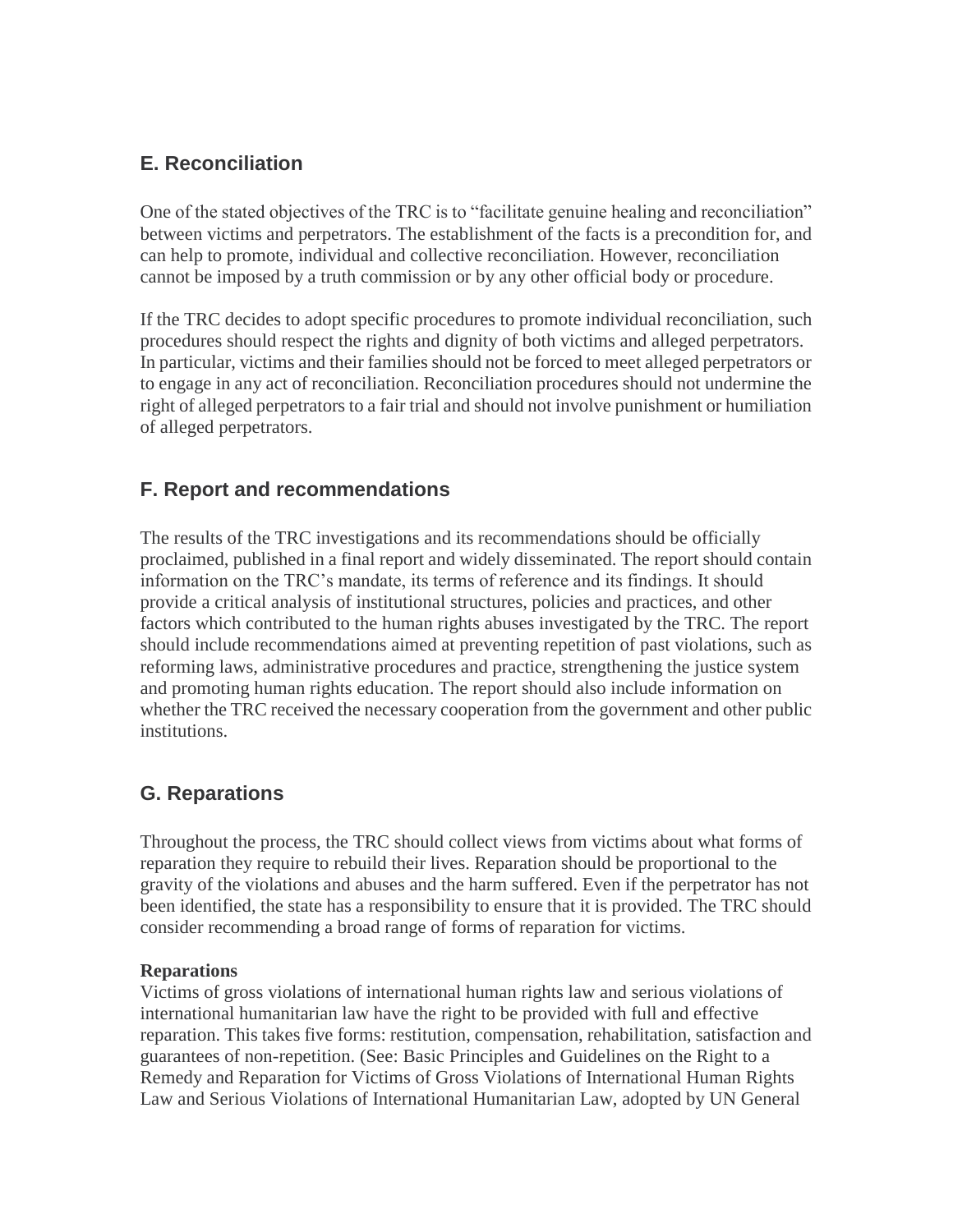Assembly resolution 60/147 of 16 December 2005, UN Doc. A/RES/60/147.)

- $\triangleright$  Restitution includes all the measures aimed at re-establishing the original situation before the human rights violation occurred. Examples include return to one's place of residence or the return of property.
- $\triangleright$  Compensation is the payment of a sum of money for any economically assessable damage resulting from the human rights violation.
- $\triangleright$  Rehabilitation aims to restore the individual's health and reputation after the human rights violation. It includes medical and psychological care as well as legal and social services.
- $\triangleright$  Satisfaction may assume the form of a public apology, commemoration, tributes to the victims and so on.
- $\triangleright$  Guarantees of non-repetition include measures contributing to the prevention of further violations, such as legislative reforms and human rights training for armed and security forces.

#### [inside back cover]

Amnesty International is a worldwide movement of people who campaign for internationally recognized human rights to be respected and protected.

Amnesty International's vision is of a world in which every person enjoys all the human rights enshrined in the Universal Declaration of Human Rights and other international human rights standards.

In pursuit of this vision, Amnesty International's mission is to undertake research and action focused on preventing and ending grave abuses of the rights to physical and mental integrity, freedom of conscience and expression, and freedom from discrimination, within the context of its work to promote all human rights.

Amnesty International is independent of any government, political ideology, economic interest or religion. It does not support or oppose any government or political system, nor does it support or oppose the views of those whose rights it seeks to protect. It is concerned solely with the impartial protection of human rights.

Amnesty International is a democratic, self-governing movement with more than 1.8 million members and supporters in over 150 countries and territories in every region of the world. It is funded largely by its worldwide membership and public donations. [end of inside back cover]

#### [back cover]

Liberia's Truth and Reconciliation Commission has been established to promote national peace, security, unity and reconciliation after years of violent conflict.